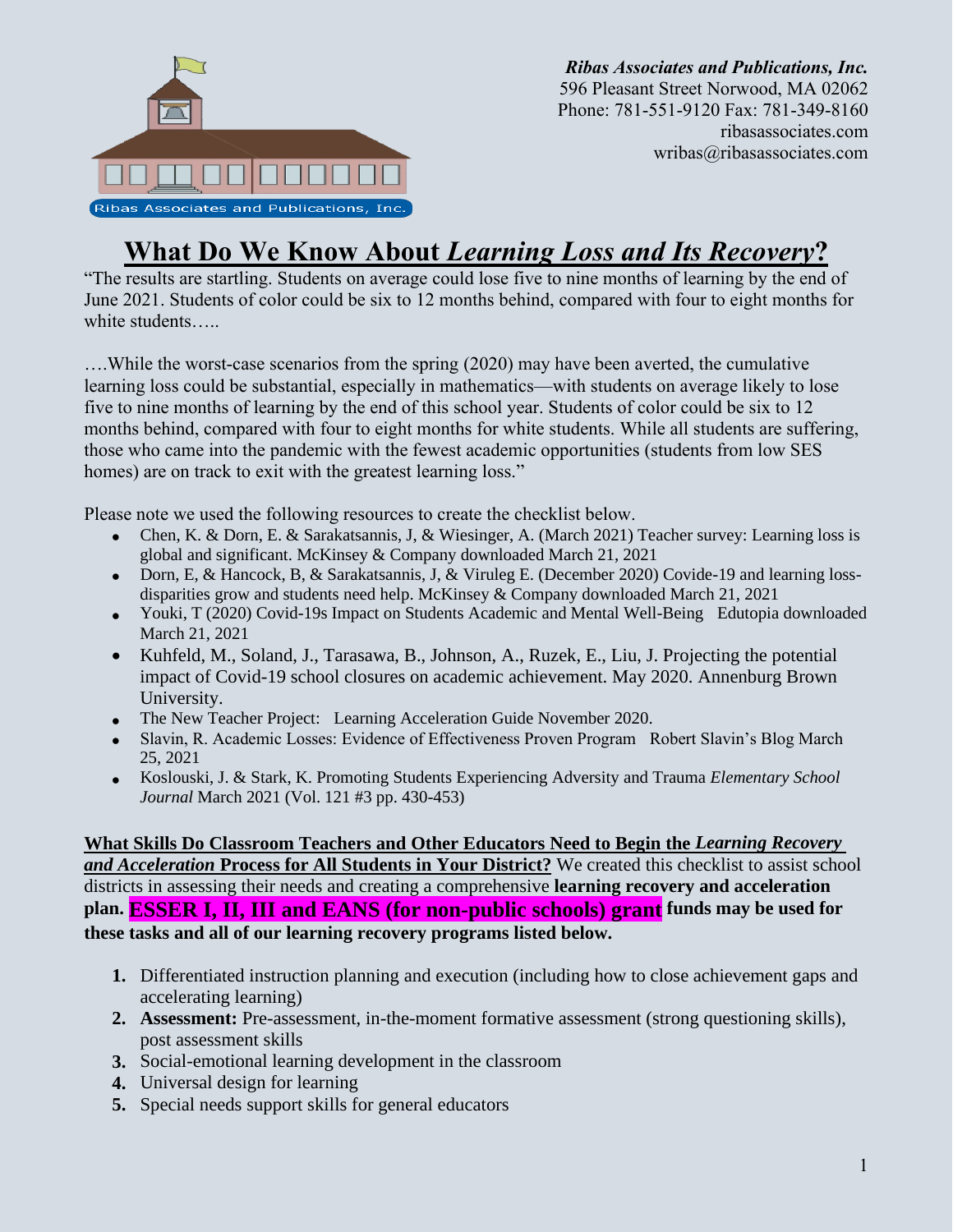- **6.** Implicit bias- Equity (race, ethnicity, religion, SES, sizeism, gender, LGBTQ, culture, language)
- **7.** English language learning skills for general educators
- **8.** Skills for working with low SES and poverty students for all educators
- **9.** The impacts of trauma on students and families for all educators
- **10.** Working effectively with parents and guardians for all educators

**11.** Structured models for teacher collaboration

- Lesson study to accelerate learning
- Data analysis teams
- Professional literature study groups on topics such as learning acceleration and learning recovery
- **12.** Strengthening the instructional skills of paraprofessionals and assistant teachers
- **13.** Effective in school mental health supports
- **14.** Leadership training for administrators in the skills to support and assess teacher and school clinician implementation of the items above.

## **Ribas Associates Provides and Array of Programs Specifically Targeted for Addressing Academic and Social-Emotional** *Learning Recovery* **Due to the Pandemic**

## *(programs may be funded through ESSER I, II, III, SOA, IDEA Grants)*

Students at all levels and demographics have suffered learning loss during the pandemic. Ribas Associates has programs that are needed to create your **learning recovery and acceleration plan** and implement the programs that address learning loss. Some programs are designed to address the learning of all students. Others are specifically targetted to close achievement gaps for those students who have had the highest levels of *learning loss* such as special education students, English language learners, recent immigrants, students of color, and students from low SES households. We have programs for administrators, teachers, school clinicians, paraprofessionals, and parents/guardians. For 20 years we have assisted over 150 New England districts with meeting the needs of all students with our over 150 training and consulting programs. Below is a list of programs that are specifically targeted for promoting *learning recovery and acceleration*.

We also build customized programs to meet your specific needs. Please call (781-551-9120) or email [\(wribas@ribasassociates.com\)](mailto:wribas@ribasassociates.com)

Dr. Ribas for additional information **or to get the program descriptions that you can easily copy and paste into your ESSER Grant Applications**.

**Consulting Services for Addressing Learning Loss**

**Below each program title is a link to an extended description.**

1. We have four former superintendents and assistant superintendents who can help you create **a multiyear** *Learning Recovery and Acceleration Plan* **for your district. [https://www.ribasassociates.com/wp-content/uploads/sites/6639/2021/03/All-consultants-](https://www.ribasassociates.com/wp-content/uploads/sites/6639/2021/03/All-consultants-Learning-Loss.pdf)[Learning-Loss.pdf](https://www.ribasassociates.com/wp-content/uploads/sites/6639/2021/03/All-consultants-Learning-Loss.pdf)**

**Click the link below to specifically see how we can help you assess and improve your school mental health services. [https://www.ribasassociates.com/wp](https://www.ribasassociates.com/wp-content/uploads/sites/6639/2021/04/Weiss-Mental-Health-v.2.pdf)[content/uploads/sites/6639/2021/04/Weiss-Mental-Health-v.2.pdf](https://www.ribasassociates.com/wp-content/uploads/sites/6639/2021/04/Weiss-Mental-Health-v.2.pdf)**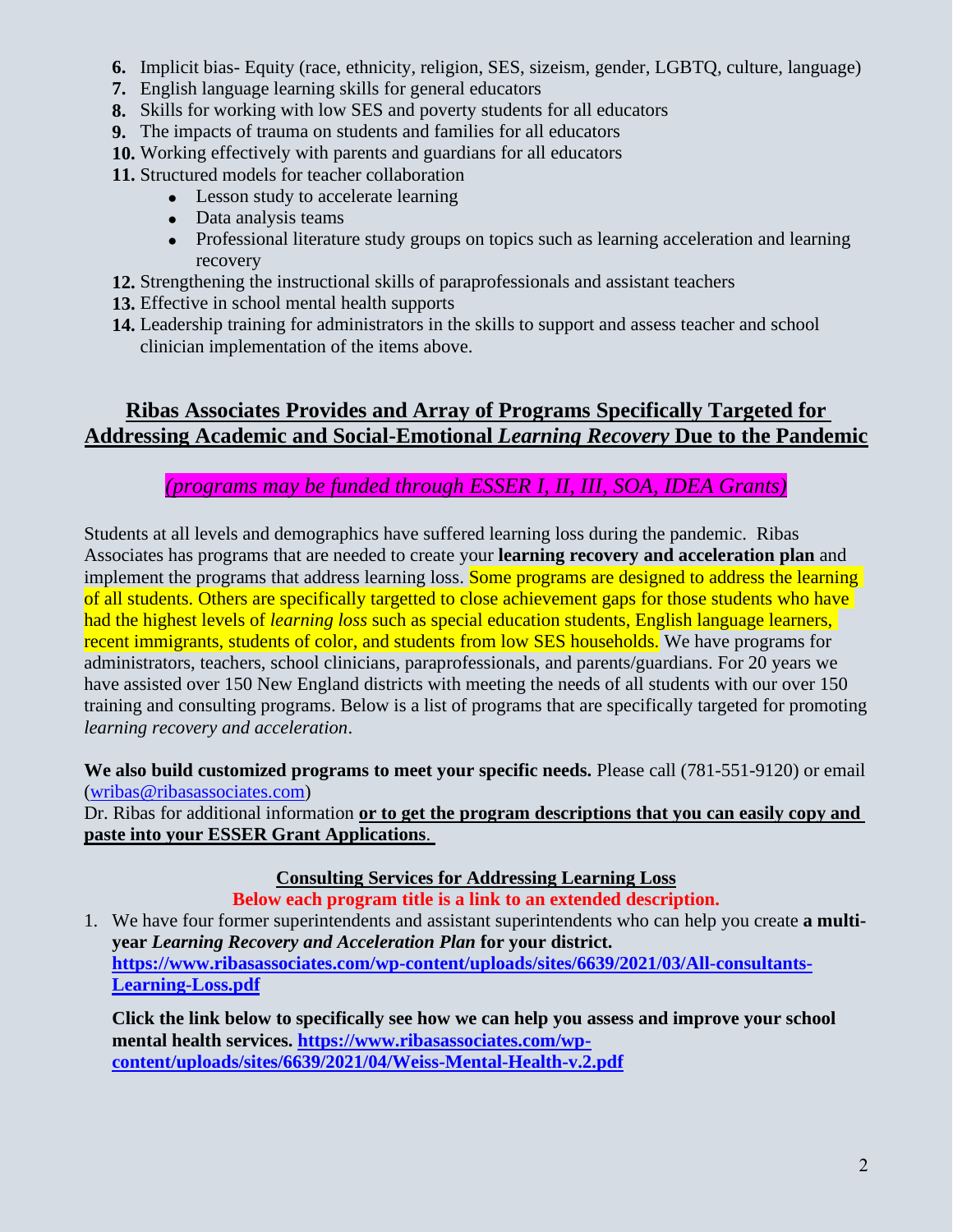2. **Districts will probably be required to provide annual reports demonstrating their success in closing achievement gaps based on assessment data.** We have experienced consultants to work with district personnel analyzing the assessment data **to provide insight into the levels of overall learning loss and achievement gaps. And, then to assist with measuring improvement from one year to the next.**

### **Workshops and Courses for Learning Recovery**

#### **All of the Programs Below are Available in Synchronous Online, Asynchronous Online, and in Person**

3. **L***earning recovery* **4- credit graduate course for teachers** that contains nine of the 14 areas in the checklist above**.** *Teaching to All Learners: Includes the learning recovery skills of UDL, Differentiated Instruction, SEL, Low SES, Special Needs, Assessment (Pre+In-the-Moment+Formative+Post) Motivation, and Family Engagement.*

[https://www.ribasassociates.com/wp-content/uploads/sites/6639/2021/03/DI-Syllabus-With-ELL-](https://www.ribasassociates.com/wp-content/uploads/sites/6639/2021/03/DI-Syllabus-With-ELL-Sped-Low-SES-4-credits-3-2021-v.5-1.pdf)[Sped-Low-SES-4-credits-3-2021-v.5-1.pdf](https://www.ribasassociates.com/wp-content/uploads/sites/6639/2021/03/DI-Syllabus-With-ELL-Sped-Low-SES-4-credits-3-2021-v.5-1.pdf)

*4. Social-Emotional Learning, Coping with Trauma, Addressing Implicit Bias, and Special Education: Helping Students and Families- A course for School Clinical Staff and Teachers* A *learning recovery* 3-credit graduate course for school clinical staff and teachers who have taken the course above: See the syllabus at the link below.

[https://www.ribasassociates.com/wp-content/uploads/sites/6639/2021/03/Special-Ed-and-SEL-](https://www.ribasassociates.com/wp-content/uploads/sites/6639/2021/03/Special-Ed-and-SEL-Syllabus.pdf)[Syllabus.pdf](https://www.ribasassociates.com/wp-content/uploads/sites/6639/2021/03/Special-Ed-and-SEL-Syllabus.pdf)

- 5. **Assessment**
	- **a. Creating high quality classroom assessments**
	- **b. Creating high quality common assessments**
	- **c. Analyzing assessment data**

[https://www.ribasassociates.com/wp-content/uploads/sites/6639/2021/03/Creating-Quality-](https://www.ribasassociates.com/wp-content/uploads/sites/6639/2021/03/Creating-Quality-Assessments.pdf)[Assessments.pdf](https://www.ribasassociates.com/wp-content/uploads/sites/6639/2021/03/Creating-Quality-Assessments.pdf)

6. Our **Special education** program has been approved by DOE for 15 special education PDPs/CEUs . The intent is to train general education teachers in the skills they need to better meet the needs of special needs and 504 students in the regular classroom. **Many students will return significantly behind other students.** They will need learning support but not on an IEP. The program has two objectives. The first is to keep IEP students in their general education classroom with support because it is a better service model. The second is to decrease the number of referrals because general educators can better meet the needs of students with mild special needs and learning gaps without putting them on IEPs. ESE has approved these programs for the 15 PDP/CEUs special education license renewal requirement.

Teacher, Administrator, and School Clinicians [https://www.ribasassociates.com/wp-content/uploads/sites/6639/2019/09/Sped-15-PDP-Individ-](https://www.ribasassociates.com/wp-content/uploads/sites/6639/2019/09/Sped-15-PDP-Individ-Signup-19-20.pdf)[Signup-19-20.pdf](https://www.ribasassociates.com/wp-content/uploads/sites/6639/2019/09/Sped-15-PDP-Individ-Signup-19-20.pdf)

Paraprofessionals and Assistant Teachers [https://www.ribasassociates.com/wp-content/uploads/sites/6639/2020/04/Sped15PDP](https://www.ribasassociates.com/wp-content/uploads/sites/6639/2020/04/Sped15PDP-paraasstteacher.pdf)[paraasstteacher.pdf](https://www.ribasassociates.com/wp-content/uploads/sites/6639/2020/04/Sped15PDP-paraasstteacher.pdf)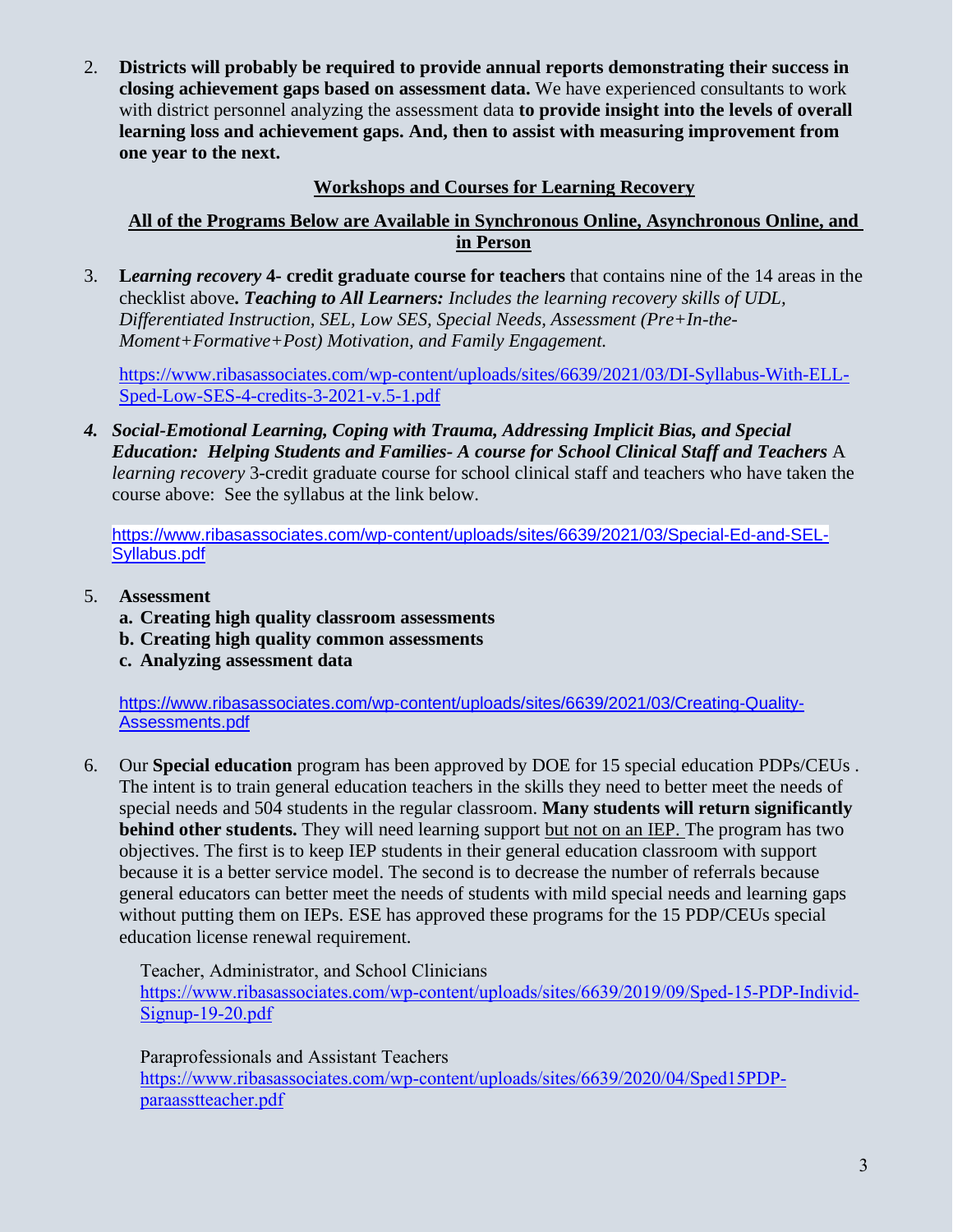7. Our **ELL** training program is approved by DOE for 15 PDPs/CEUs for ELL. Our ELL students will be among those who have the greatest learning gaps due to the pandemic. The intent of the programs is to train general education teachers in the skills they need to better meet the needs of ELL students within the general education classroom with support. DOE has approved this program for the 15 PDP ELL license renewal requirement.

ELL Teachers, School Clinicians, and Administrators [https://www.ribasassociates.com/wp-content/uploads/sites/6639/2020/11/ELL15-PDP-](https://www.ribasassociates.com/wp-content/uploads/sites/6639/2020/11/ELL15-PDP-Individual-Signup-19-20.pdf)[Individual-Signup-19-20.pdf](https://www.ribasassociates.com/wp-content/uploads/sites/6639/2020/11/ELL15-PDP-Individual-Signup-19-20.pdf)

ELL Paraprofessionals and Assistant Teachers [https://www.ribasassociates.com/wp-content/uploads/sites/6639/2020/04/ELL15PDP](https://www.ribasassociates.com/wp-content/uploads/sites/6639/2020/04/ELL15PDP-paraasstteacher.pdf)[paraasstteacher.pdf](https://www.ribasassociates.com/wp-content/uploads/sites/6639/2020/04/ELL15PDP-paraasstteacher.pdf)

8. **Succeeding with Students and Families from Low SES Homes:** Socio-economics has always contributed to learning gaps. This gap has significantly widened due to the reduction in face to face live teaching. This program trains educators in the Ribas Associates 7 components found in chapter 7 of our *Instructional Practices* book. Chapter 9 includes **strategies for engaging parents from low SES households** as partners in their children's education.

<https://www.ribasassociates.com/wp-content/uploads/sites/6639/2020/07/Flyer-Poverty.pdf>

**9. The Impact of Pandemic Related Trauma on Students, Parents/Guardians, and Staff** In the next few months the country reopens and life "returns to normal." But our students and many of our families will not all "return to normal." Family illnesses, family deaths, financial losses (particularly in low SES homes where unemployment was rampant), child abuse (verbal and physical), food insecurity, and suicide ideation will with be with us for years to come.

<https://www.ribasassociates.com/wp-content/uploads/sites/6639/2020/06/Trauma-Covid-19.pdf>

10. **Closing Achievement Gaps:** Dr. Paul Ash is the foremost expert in New England on closing achievement gaps for African American, Latino, Students from Poverty, Special Education and ELL. His workshop program for administrators and teacher leaders working on closing the district's achievement gaps has been presented to ESE staff, MASS, MSAA, Rhode Island Superintendents Association, Rhode Island Principals Association, and numerous school districts nationally. The program shows districts how to use Dr. Ash's 16 steps to closing achievement gaps with the criteria outlined in the in ESSER and SOA requirements.

<https://www.ribasassociates.com/wp-content/uploads/sites/6639/2020/07/Ash-Panic-Gaps.pdf>

11. **Understanding and Addressing the Impact of Educator and Student Implicit (Unconscious) Bias:** *"Thoughts and feelings are implicit if we are unaware of them or mistaken about their nature. We have a bias when, rather than being neutral, we have a preference for (or an aversion to) a person or a group of people." Perception Institute retrieved July 14, 2020*

Recent events have re-awakened the country and the world to the problem of both conscious and unconscious (implicit) bias. As we are exploring racial bias in our society, we are becoming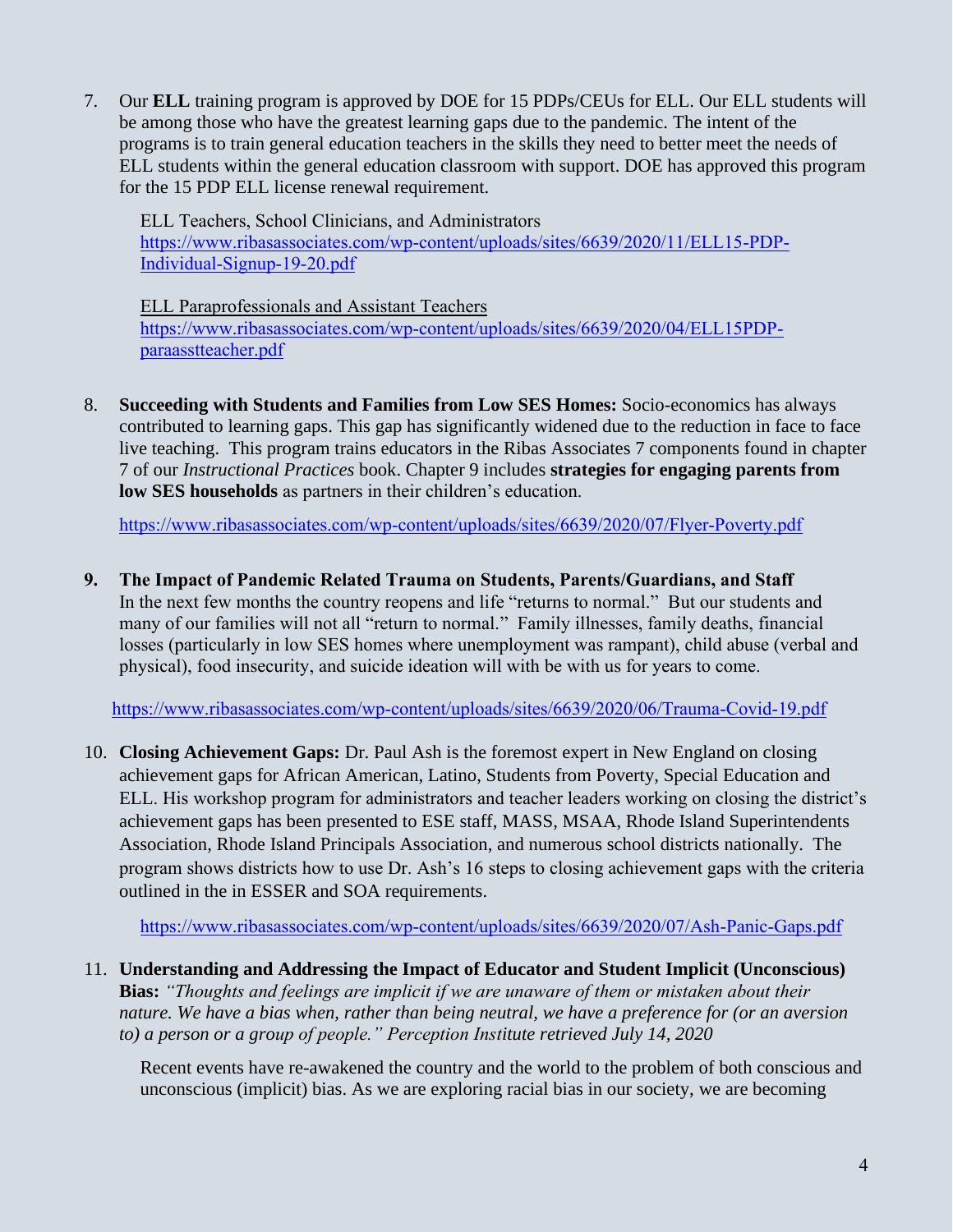more aware of other groups who are actively experiencing bias in our communities and even in our schools. In addition to *Race* (e.g. African American, Latinx, Asian) other forms of implicit bias include: *Socio Economic Status, Culture, Special Needs, Gender, Religion, LGBTQ, Non-Traditional Families*, and others (e.g. *Sizeism*).

<https://www.ribasassociates.com/wp-content/uploads/sites/6639/2020/10/Implicit-Bias-v.2.pdf>

12. **Social-Emotional Learning** (live or online)**:** Ribas Associates is the leading provider of SEL programs in New England. Seventy school districts and universities in Massachusetts and nearly 150 nationwide use Ribas Associates programs and books to implement SEL. We have three books that are endorsed on the CASEL website. One is for teachers and clinicians, one is for parents, and one is for school administrators. CASEL lists them in alphabetical order by author so when you go to the CASEL link you need to scroll down to the "Rs". <https://casel.org/resources-books/>

Social-Emotional Learning in the Classroom for Teachers, School Clinicians, and Administrators [https://www.ribasassociates.com/wp-content/uploads/sites/6639/2020/04/SEL-Program-](https://www.ribasassociates.com/wp-content/uploads/sites/6639/2020/04/SEL-Program-Description-Teachers.pdf)[Description-Teachers.pdf](https://www.ribasassociates.com/wp-content/uploads/sites/6639/2020/04/SEL-Program-Description-Teachers.pdf)

Social-Emotional Learning in the Classroom for Paraprofessionals and Assistant Teachers [https://www.ribasassociates.com/wp-content/uploads/sites/6639/2020/04/SEL-Program-](https://www.ribasassociates.com/wp-content/uploads/sites/6639/2020/04/SEL-Program-Description-Paraprofessionals-1.pdf)[Description-Paraprofessionals-1.pdf](https://www.ribasassociates.com/wp-content/uploads/sites/6639/2020/04/SEL-Program-Description-Paraprofessionals-1.pdf)

- 13. Ribas Associates' book *Instructional Practices that Maximize Student Achievement* Compare its content with the learning recovery needs listed above.
	- 1. Differentiated Instruction (Chapter 6) and Framing the Learning (Chapter 2)
	- 2. Universal Design for Learning (Chapter 6)
	- 3. Managing the Classroom to Promote Social Emotional Learning Skills (group work, partner work, student to student relationships, adult to student relationships (chapter 3)
	- 4. Assessment (Chapters 4 and 5)
	- 5. Special Education essays in all 11 chapters
	- 6. ELL essays in all 11 chapters
	- 7. Low SES students (chapter 7)
	- 8. Working effectively with parents/guardians (chapter 9)
	- 9. Co-Teaching (chapter 8)
	- 10. Power of teacher collaboration, data teams, peer observation, classroom research, PLCs, professional literature study groups, etc. (Chapter 11)

#### [http://000lac7.myregisteredwp.com/wp-content/uploads/sites/6639/2018/03/Book-GB-](http://000lac7.myregisteredwp.com/wp-content/uploads/sites/6639/2018/03/Book-GB-TableContents.pdf)[TableContents.pdf](http://000lac7.myregisteredwp.com/wp-content/uploads/sites/6639/2018/03/Book-GB-TableContents.pdf)

- 14. We are an approved provider of the Massachusetts required **SEI course** for **general educators**, **vocational educators, and administrators**. We have run these courses a total of 15 times making us one of the most experienced providers in the state.
- 15. **Co-teaching program** as described in detail in chapter 10 of our book *Instructional Practices That Maximize Student Achievement* and a monograph written by Dr. Deborah Brady. Co-teaching is only successful when educators are specifically trained in the key characteristics and strategies of effective co-teaching.